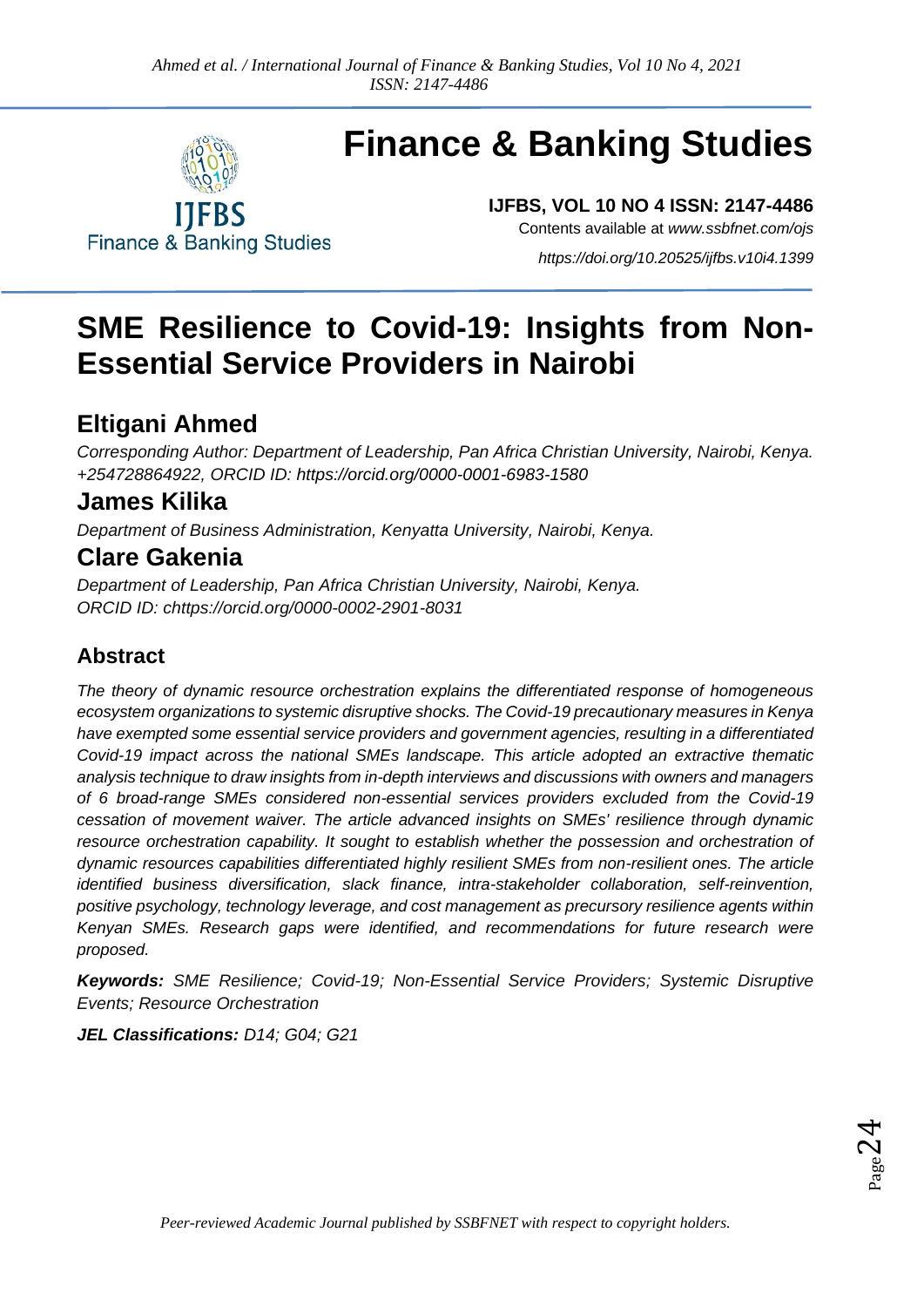### **Introduction**

Small and Medium Enterprises (SMEs) account for a significant collective share of employment and wealth creation (Sun et al., 2021). However, disruptive events affect SMEs disproportionately due to their relative lack of resource endowment and limited capabilities, making them more vulnerable to disruptive shocks (Bourletidis & Triantafyllopoulos, 2014; Branco et al., 2019). Since December 2019, the Covid-19 global health crisis has been responded to by various measures, including lockdowns and cessation of movements, to curb its spread. Across the world, the SME sector has been the most affected by the resulting business activity reduction due to Covid-19. A survey of Chinese SMEs revealed that over two-thirds of the SMEs could not survive past a second month with their prevailing cash flows (Lu et al., 2020). Similar reports have been documented in the United Kingdom, which showed that within months of the Covid-19 disruption, over 40 percent of SMEs had shut down, and another 35 percent were facing imminent closure (Nyamboga & Ali, 2021).

An antithesis to the general literature production that advances the narrative of crises as entirely posing existential threats to the business sector is the observation that some firms record an excellent yield and seem to thrive in disruption (Bourletidis & Triantafyllopoulos, 2014). For instance, it is documented that while some retail businesses in China experienced losses, others did exceptionally well: those that relied on physical spaces such as restaurants, car dealers, movie theaters, and supermarkets were severely impacted, whereas local neighborhood convenience stores and online markets thrived (Lu et al., 2020).

From this observation, a distinction can be made between firms that depend on dynamic resources and those that rely on static resources. Dynamic resources can be transformed and reconfigured with relative ease, while static resources require structural reconfiguration. The size of SMEs makes them agile and quick to respond to disruptive shocks, but at the same time, they experience a comparably faster transmission of disruption impact on their finances due to their relatively shorter trading cycles (Branicki et al., 2017). However, limited research has been directed at the drivers of such a level of resilience to systemic disruption, especially in the developing country SME context (Saad et al., 2021).

In Kenya, the Covid-19 induced restrictions have affected SMEs more severely than large enterprises because SMEs have comparatively lower capital reserves, a smaller asset base, and consequentially, lower productivity (Dyduch et al., 2021). According to data maintained by the Central Bank of Kenya, most affected firms are in the SME business segment as they account for 98 percent of all business enterprises in the country (Noor, 2020). The sector also employs over 14 million Kenyans (Nyamboga & Ali, 2021).

Studies conducted in the pandemic period in Kenya suggest that some SMEs were staring at dissolution, others barely survived, while a few made it through. For instance, Masago et al. (2020) surveyed SMEs in Narok Town in Kenya and found that more than half of the SMEs were contemplating closure if the situation persisted. In contrast, Suleiman (2020) used anecdotal evidence to advance the notion of self-reinvention by observing that some business sectors in Kenya exploited the opportunities presented by the Covid-19 pandemic by venturing into the production of masks and other Covid-19 prevention necessities.

The first case of Covid-19 was reported in Kenya on March 12, 2020 (Mbae, 2020). As the Covid-19 case reporting increased rapidly afterward, the government took immediate proactive measures, including rapid closure of all social spaces, encouraging citizens to stay home, and imposing strict dusk-to-dawn curfew with movement exception for persons providing essential or medical-related services (Aluga, 2020). The measures applied by Kenyan government were part of a universal campaign recommended by the World Health Organization applied across the world to decelerate the spread of the pandemic.

The prevention measures applied by the government to counter the spread of the pandemic had a farreaching impact on people and businesses in Kenya. Estimates by the Kenya National Bureau of Statistics indicated that up to 1.7 million Kenyans across different sectors lost their jobs in the first 3 months of the crisis (Wangari et al., 2021). The government crafted several policy responses to tackle the general decline in business. For instance, in April 2020, Parliament passed a Tax Law amendment reducing personal and corporate income tax by 5%, waiving tax on people earning less than Kshs24,000 (US\$240), and reducing value-added tax (VAT) from 16% to 14%, besides other transfer measures and social safety nets that were implemented by the authorities in parallel (The Center for Policy Impact in Global Health, 2020).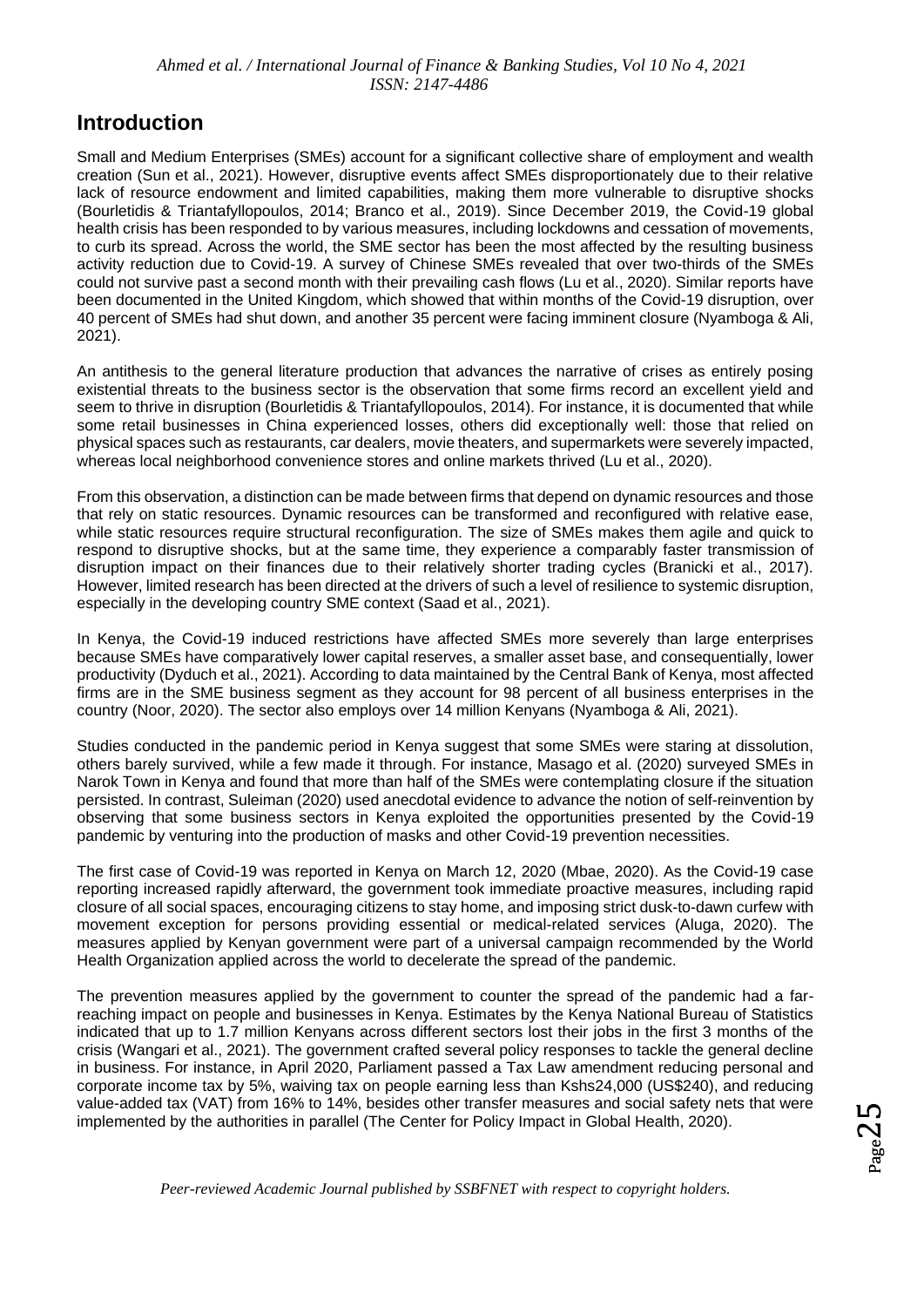The general objective of this study is to understand how non-essential service providers respond to systemic disruptive shocks. The specific objectives of the study include:

- To understand how systemic disruptive events such as the current Covid-19 impact non-essential service providers.
- To assess the financial and non-financial cost of the pandemic on the least privileged business in a small open economy.
- To trace the trajectory of small enterprise business prior, during, and after systemic disruptive shocks.
- To understand how ex-ante preparedness helps businesses remain resilient during and aftershocks.

The main questions of the study are the following:

- What are the most challenging issues SMEs face during systemic crises?
- How do SMEs prepare for disruptive shocks?
- Does ex-ante crisis preparedness lead to a better response plan?
- What are the likely contingency plans SMEs put in place to avert the most severe impacts of systemic disruptive shocks?
- What are the salient attributes of a resilient SME?
- What differentiates a resilient SME from a non-resilient SME?

### **Literature Review**

In a business context, being resilient means anticipating, coping with, adapting, and recovering from disruption and change in the business environment (Radović-Marković et al., 2017). Prior to the Covid-19 pandemic, the concept of resilience had already attracted a thriving body of scholarly literature (Radović-Marković et al., 2017). Among the early contributors to resilience research within the SME space include Bourletidis and Triantafyllopoulos (2014), who studied SMEs' strategies, tactics, and success stories in times of crisis. Their study was conducted among 20 SMEs from across different business sectors in Athens and Piraeus, Greece. Their results delineated critical success drivers that distinguished resilient SMEs from collapsed ones. The success drivers identified in their study include product and service re-engineering, cutting down the non-essential production costs, negotiating trade-credit conditions, and intra-industry supply chain collaboration. Their study findings provide valuable insights into the present research because all participating SMEs fit the category of non-essential service providers. However, the research was not conducted within the context of a national lockdown. Thus, it was not clear whether such strategies would drive resilience in the post-Covid era.

Kantur (2015) contributed to the literature by developing a scale for organizational resilience based on a mixed-methods design and established robustness, agility, and integrity as 3 critical dimensions for SME resilience. Their work was subsequently corroborated by Campos (2016), who explored SME resilience dimensions in a post-disaster recovery context in Davao City, Philippines. Campos identified internal control, planning, business philosophy, external support, and internal communication as 6 critical SME resilience metrics. He concluded that these metrics, collectively, explain 72 percent of SME resilience.

Alberti et al. (2018) suggested a more comprehensive approach to SME resilience measures by adopting an all-encompassing framework of enablers. According to Alberti, SME resilience enablers fall into 2 distinct categories, resource enablers and strategic enablers. In a sense, Alberti's assertions mirror the underlying intertemporal link between a firm's short-term performance and long-term strategic growth. Thus, short-term resource enablers reflect a firm's ability to accumulate capital slack, develop new products, and retain customers in turbulent times. Understandably, long-term strategic enablers pertain to the firm's transformative capacities in core business focus, market development, and sustenance of long-term alliances.

Zubair et al. (2020) examined the actual effects of the 2007 financial crisis on private firms in the Netherlands' SME sector. The study found that SMEs significantly scaled back their investment during the financial crisis. Those findings have further been expounded by Affa et al. (2020), whose regression model established that organizational resilience predicted SME survival rate. Affa et al. (2020) further suggested that strategic agility,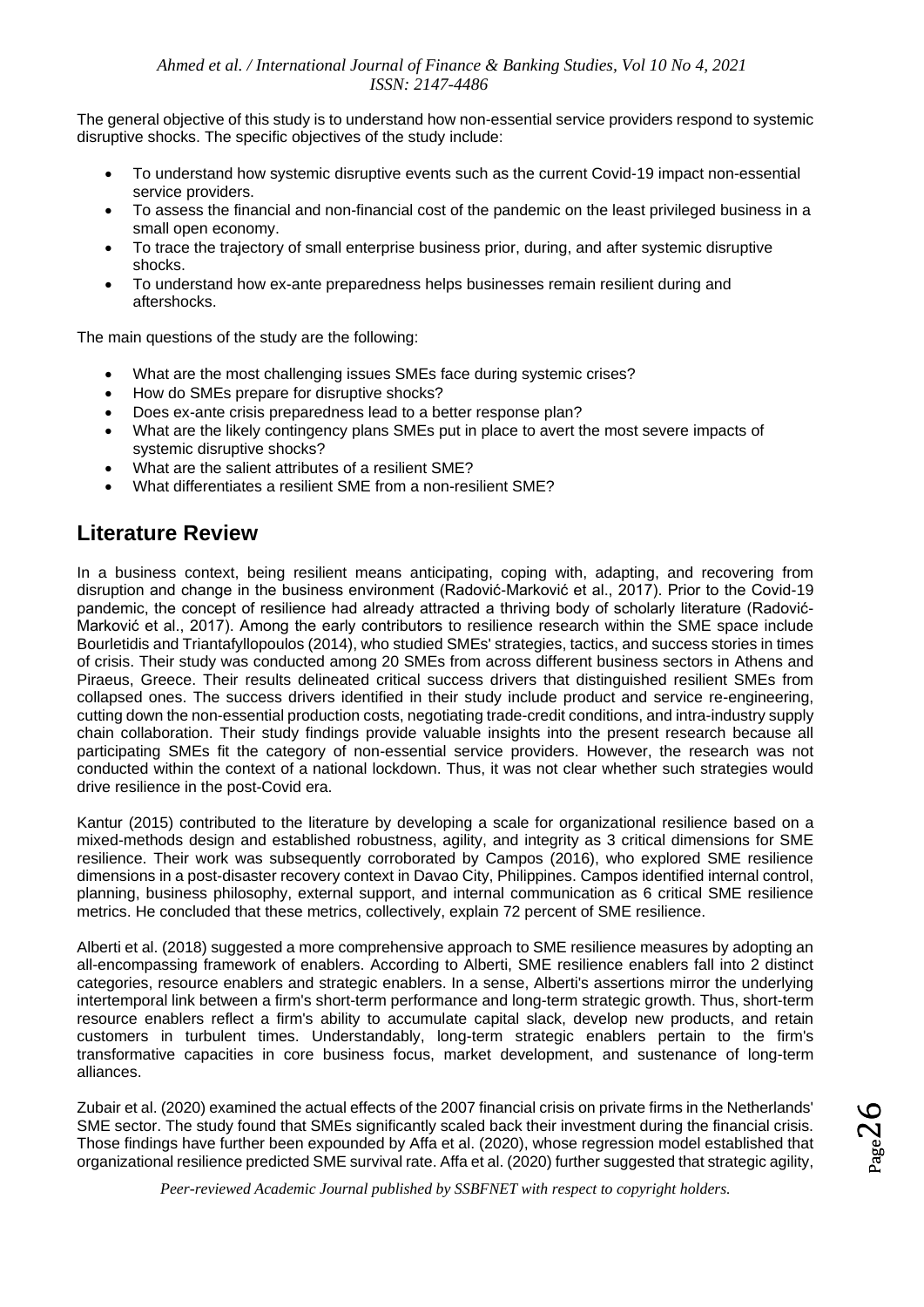adaptability, and resource slack are important resilience drivers. However, firm survival itself can be operationalized as a measure of organizational resilience. Hence, the operationalization of firm survival as an outcome rather than a dimension of SME resilience may amount to a conceptual ambiguity.

The Covid-19 pandemic triggered a renewed and accelerated interest in resilience discourse and has seen an outbreak of research activities since its onset (Chen et al., 2021; Hillmann & Guenther, 2021). Within this discourse, Dijk (2020) delved into entrepreneur resilience research within the SME sector, focusing on utilizing innovation in handling adversities like the Covid-19 pandemic. The methodology adopted in Dijk (2020) was an online semi-structured interview of ten restaurant owners in the region of Twente in the Netherlands. However, the study found no support for the idea that organizational resilience predicts success in coping with adversities. Nonetheless, innovation contributed positively to organizational survival. The study's exclusive focus on restaurants limits the generalizability of the research findings to the hospitality sector.

Omar et al. (2020) assessed the impact of Covid-19 lockdown on SMEs' survival strategies in Malaysia and found that pre-crisis resilience strategies prepared the firms for Covid disruptions through capital rationing and cash flow reconfiguration. Although the transmission mechanism was not entirely clear, it is presumed that resource reconfigurability contributed to accelerating the transmission of policy decisions into resilience outcomes. The research findings underline the importance of resource orchestrability in attaining firm-level resilience.

Islam et al. (2020) examined entrepreneurial self-efficacy, business resilience, and creative work etiquettes in selected foodservice industries in Kazakhstan, using structural equations modeling to understand how these factors played out in SMEs' performance during Covid-19. They found that entrepreneurs' psychological capital and innovative work behavior predicted continued performance and sustainability despite Covid-19 disruptions. Comparable findings to Islam et al. (2020) were proposed by Alves et al. (2021), who explored SMEs' Covid-19 survival strategies in Macau. They interviewed 6 small firm owners and established that SME resilience to Covid-19 disruptive shocks was due to the existence and deployment of crisis management strategies. Accordingly, they proposed a resilience model focusing on customer experience, dynamic learning, financial orchestration, and product and equipment redeployment.

Most of the Covid-19 research on SME resilience does not distinguish between essential and non-essential service providers, irrespective of the policy-level positive discrimination accorded to the former. For instance, essential service providers enjoyed unrestricted movement beyond lockdown borders and curfew hours and benefited from various government incentives and stimulus packages, while non-essential service providers faced the entire burden of the movement restriction. This differentiated treatment results in several challenges in comparing the 2 market segments. Firstly, it provides a knowledge gap about respective resilience drivers of SME market space. Secondly, it creates market distortion that disrupts the unit-value measurement (the numéraire) of each market segment's net benefits and costs. Thirdly, it makes it difficult even for the policymakers to gauge the net impact of such discriminatory treatment because market force was not objectively applied to assess the net contribution of each segment to the general economy. Perhaps, policymakers may have relied on medical urgency as the single most critical policy guideline.

In a market such as Kenya, where non-essential service providers play a critical role in job creation, it is challenging to understand the rationale behind ignoring the role of non-essential service providers. One would have expected some form of policy prioritization for non-essential sectors during recurrent systemic crises such as Covid-19. This paper contributes to the resilience debate by exploring whether the possession and orchestration of dynamic resources differentiate highly resilient SMEs from non-resilient ones within the non-essential service providers' category.

### **Theoretical Framework**

Resource Orchestration View (ROV) was used as the theoretical lens to explain non-essential service provider SME resilience drivers. This theory extends the resource-based view of the firm by centering its focus on structuring, bundling, and leveraging resources into capabilities (Peuscher, 2016). A resource is defined as any input that a market player deploys to sustain its competitive advantage (Arrighetti et al., 2018). Advances in resilience research suggest that not all resources contribute to organizational resilience (Gupta, 2019). Thus, a distinction between dynamic and static resources has been proposed to measure resource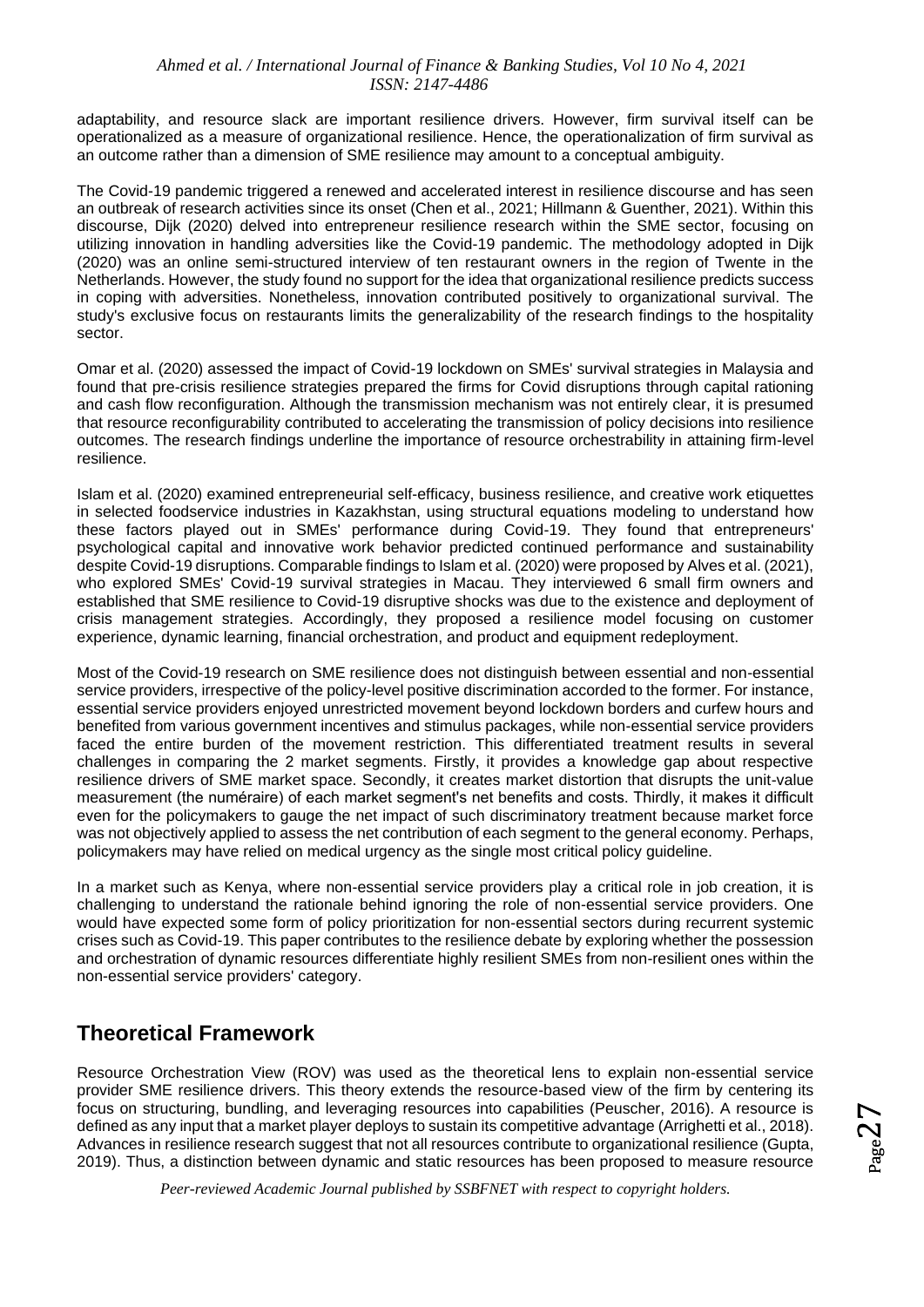transformative capacity. In that regard, dynamic resources have a premium role because they can be converted, reconfigured, and redeployed with ease to respond to environmental turbulence.

According to Dyduch et al. (2021), dynamic resource orchestration involves reacting positively to crises, sensing new opportunities, and reconfiguring a firm's resources to create value under turbulence. To this end, a growing body of literature has emphasized the creation of dynamic resource slack – defined as a bundle of dynamic assets an enterprise has more than that required to sustain day-to-day operations (Dolmans et al., 2014). The literature has accorded salience to dynamic resource slack as they are seen to cushion enterprises against environmental shocks (Omar et al., 2020). Dynamic resource slack falls into 3 categories: available, recoverable, and potential (Vanacker et al., 2017). Available slack represents the excess capital reserves or liquidity that is available for immediate use. Recoverable slack includes working capital items quickly convertible into cash, such as accounts receivable and inventory. Potential slack comprises available but unutilized credit lines that cushion the company's core liquidity and provide operational comfort to the management (Nguyen et al., 2019). Slacks are essential because they provide the flexibility needed to respond to market shocks swiftly (Bao et al., 2020).

The theory of dynamic resource orchestration postulates that enterprise managers make rational resource orchestration decisions by structuring the portfolio of available human and material resources, bundling them into financial and non-financial capabilities, and leveraging on capabilities to generate short-term value, improve competitiveness, and build long-term strategic growth drivers (Berseck, 2018). According to Furnival et al. (2019), the theory of dynamic resource orchestration explains intra-industry resilience differential, particularly when the ecosystem firms face a crisis of systemic magnitude. For instance, Dyduch et al. (2021) applied the theory to investigate the ability of SMEs value generating capability during the Covid-19 pandemic. Their seminal work revealed what they referred to as first-order dynamic capabilities. The firstorder dynamic capabilities include several operational enablers that firms can grasp to increase their competitive edge in the market. These enablers include, for instance, firms' ability to raise funding and adapt to the virtual working environment. Firms can also use the exceptional circumstances to empower staff to make independent decisions with minimum or no supervision, capitalize on the crisis to create market entry barrier, innovate in product and service delivery, take maximum advantage of available technology, move and recalibrate resources with agility, and capitalize on intra-firm networking (Dyduch et al., 2021).

### **Research and Methodology**

This study adopted a qualitative case study approach in keeping with Ridder (2017), who argued that case study qualitative design is the preferred method used for an in-depth investigation of real-life phenomena within a pre-set environmental context. Several recent scholars have supported this approach, including Ebneyamini and Sadeghi Moghadam (2018), Chowdhury et al. (2020). In line with this approach, we investigated each case as a separate study, and we subsequently compared the results with the other studies. The aim was to advance the theory of dynamic resource orchestration by comparing similarities and differences between separate cases. According to Starman (2013), a case study design allows for a detailed consideration of contextual features that may otherwise be challenging to decipher. It further allows for a thorough examination of underlying causational mechanisms embedded in individual cases. In this respect, it was justifiable to reject sample representativeness and embrace analytical induction instead. Qualitative samples are purposively selected through a deliberate and careful choice of cases and research participants to attain information richness and result relevance.

Accordingly, this research purposively elected 6 non-essential service providers who were considered to have been impacted by the Covid-19 pandemic. The convenience sampling procedure entailed that the researcher identifies a sample from the researcher's network for ease of access. This is also in line with qualitative research philosophy since, in this case, the researcher can connect with the subjects. The sample included the following: video and photography outfit representing event service sector, public transport operator from the transport sector, a primary school representing education sector, accounting and auditing firm signifying professional service sector, a restaurant representative of the hospitality sector, and content development representing publishing sector. The selection criterion for the study was based on employee headcount and annual turnover. The headcount was based on the Kenyan definition of SME. The Kenya National Bureau of Statistics defines small enterprises as having 50 employees or fewer, and medium enterprises as having between 50 and 99 employees (Kenya National Bureau of Statistics, 2016). The annual turnover criterion was based on the Micro and Small Enterprise Act 2012 that defines small enterprises as

 $P_{\text{age}}28$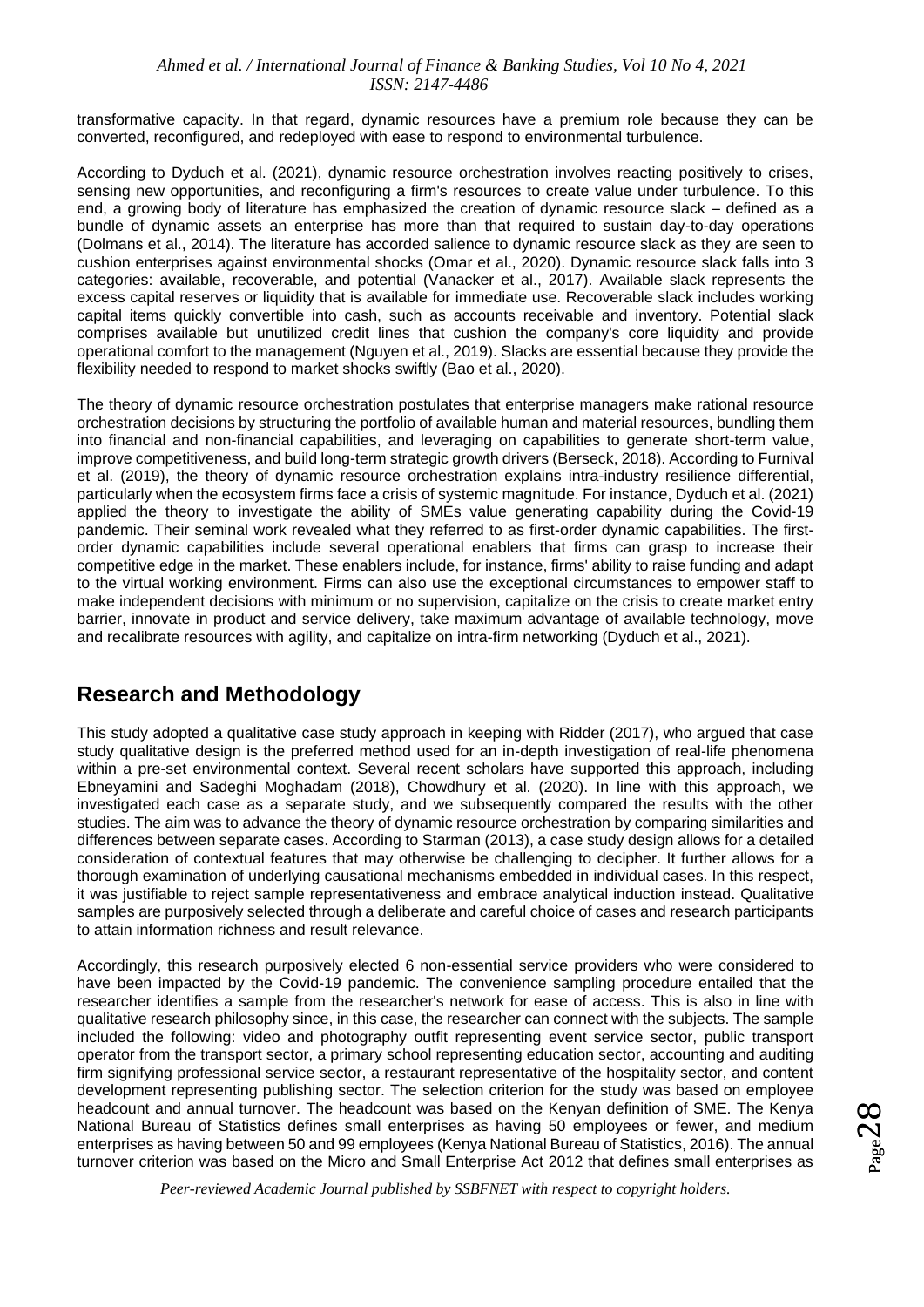having yearly turnover ranging from 5 hundred thousand to 5 million shillings (Ministry of Industrialization, Trade and Enterprise Development, 2012).

Data were collected from in-depth interviews with the SME owners. Most of the interviews were conducted on the telephone and social media to respect the Covid-19 physical distancing measures. Where face-toface meetings were scheduled, the customary physical distancing measures were respected as required by the National Emergency Response Committee (Aluga, 2020). The interviews lasted between one and 2 hours, and the interviews were conducted in the English language. The interview covered 3 thematic areas: SME profiles, the impact of the Covid-19 on the SMEs, and resilience strategies before, during, and after the pandemic. The accuracy of the interviews was validated by sending interview summaries to interviewees for confirmation within 72 hours. Trustworthiness of the research was assured through member checking, thick description, and maintenance of an audit trail (Nowell et al., 2017).

### **Findings**

The firms selected for this research were code-named to preserve their anonymity and respect their privacy (Elliott, 2018). Table 1 summarizes the identities of the participants. The sample comprised 2 sole proprietorships, one partnership, 2 limited liability companies, and one nonprofit organization. Additionally, except for one, all firms offered purely intangible services.

**Table 1:** Identities of Case-study SMEs

| Case code | <b>Business Nature</b> | Industry                     | <b>Business Form</b>   |
|-----------|------------------------|------------------------------|------------------------|
| Case 1    | Content development    | Publishing                   | Sole proprietorship    |
| Case 2    | Accounting & auditing  | <b>Professional services</b> | Partnership            |
| Case 3    | Video and photography  | Event service                | Limited company        |
| Case 4    | Commuter service       | <b>Public Transport</b>      | Sole proprietorship    |
| Case 5    | Restaurant             | Hospitality                  | <b>Limited Company</b> |
| Case 6    | Primary school         | Education                    | Nonprofit              |

Table 2 presents profiles of the sample case-study firms in terms of size, turnover, and operating years. From a revenue perspective, participants included 2 small and 4 medium-sized enterprises, while only one was in the medium-sized category from an employee size perspective. All of the firms in the sample are laborintensive, as expected in this business category. They have been in business for at least 5 years, with the longest existing being the primary school, operating for 21 years.

**Table 2:** Profiles of Case-study SMEs

| Case code | <b>Staff Count</b> | Turnover                     | Operating years |  |  |
|-----------|--------------------|------------------------------|-----------------|--|--|
| Case 1    |                    | Kshs3.2 million (US\$32,000) | 15              |  |  |
| Case 2    | 15                 | Kshs15 million (US\$150,000) | 13              |  |  |
| Case 3    | 3                  | Kshs5 million (US\$50,000)   | 12              |  |  |
| Case 4    |                    | Kshs3.2 million (US\$32,000) | 6               |  |  |
| Case 5    | 70                 | Undisclosed                  | 8               |  |  |
| Case 6    | 35                 | Kshs35 million (US\$350,000) | 21              |  |  |
|           |                    |                              |                 |  |  |

#### **Case 1: Content Development Firm**

Case 1 is a small owner-managed content creation and development firm that started business 15 years back as a typesetting bureau offering printing, photocopying, and cybercafé services. Over time, the owner ventured into researching, writing, and developing content for various users and is no longer in the typesetting business—the clientele range from individuals to organizations in the private and nonprofit sectors. Before the outbreak of Covid-19, the owner had introduced related training services that attracted students from various universities.

 $_{\rm Page}$ 29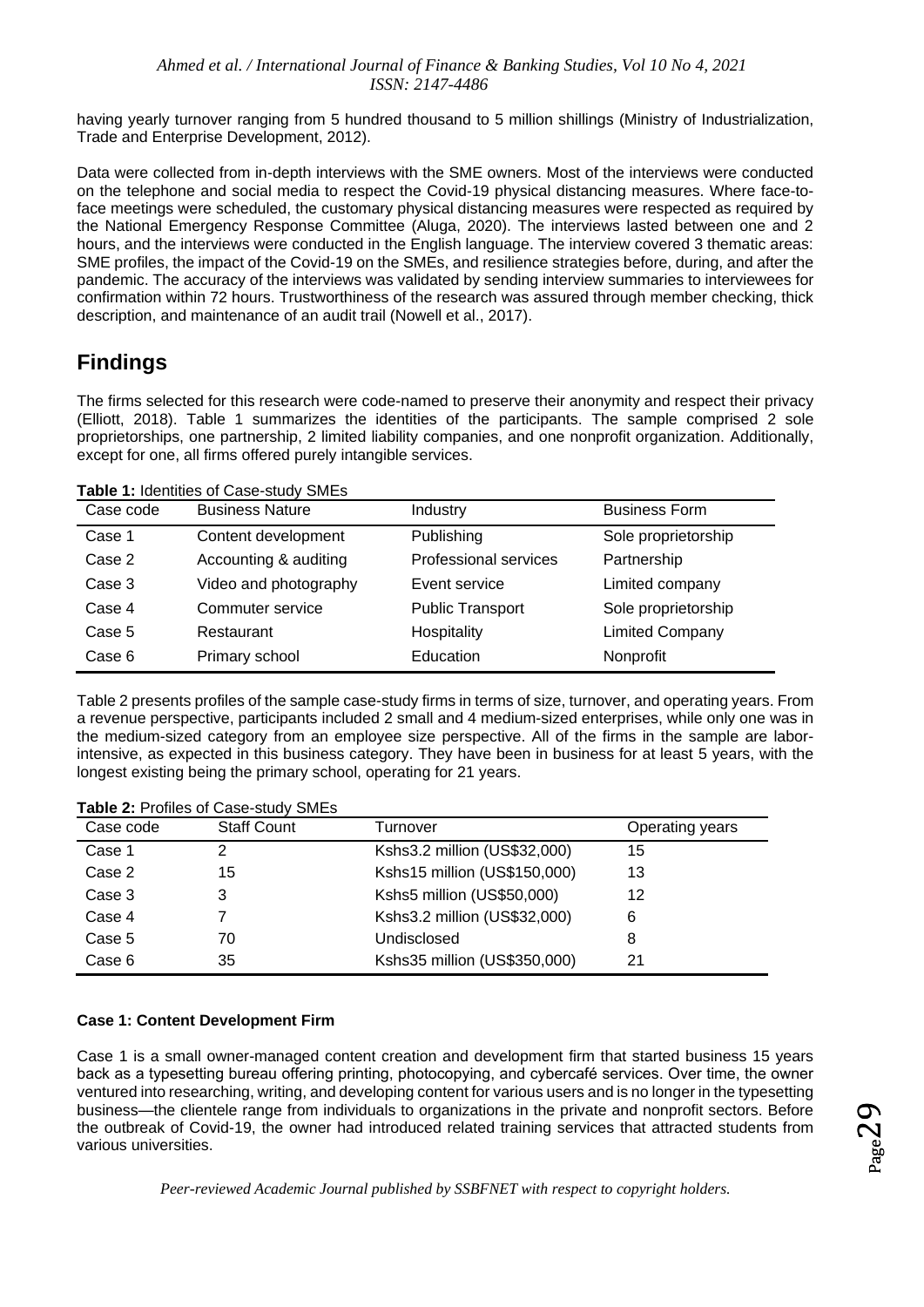The national lockdown disrupted a few ongoing classes. However, the disruption did not adversely affect the firm since content development was already being conducted online, and the training services had not gained much traction by then. On the contrary, the business made record-breaking sales though the owner does not attribute the performance to the Covid-19 pandemic. Compared to pre-Covid performance, revenues increased by over 70 percent — the highest ever since the business started. During the financial year, the firm obtained 2 major assignments — one from a longtime associate and the other due to the firm's marketing efforts.

Although the owner had not initiated a crisis management plan or any formal risk management strategy, he had deliberately diversified the income stream. He changed the business model by conducting all business operations and transactions online, thus eliminating physical business. During the early years of business, he had employed 4 full-time staff and one casual staff and maintained a physical office. However, when business did not pick up according to plan in those early years, he retrenched all staff and shut down the office. Since then, and for the last 10 years, the firm has been run from a home office. As a result, the business operated with very minimal overhead costs.

The owner responded to the disruption by introducing online training services via Zoom. The owner also negotiated a flexible rent payment arrangement for the home-cum-office to ease the financial pressure. He engaged in regular spiritual fellowship and encouraged positive self-talk with his associate staff, whom he routinely employed on-demand. The owner believes that the spiritual connection was instrumental in keeping their sanity intact despite the disruption and, in the view of the owner, was the greatest thing that ever happened: the fact that they remained physically, spiritually, and mentally healthy.

The owner identified physical distancing as the main challenge to the business. As a result, the business owner moved most of the training and meetings online. According to the owner, key lessons from the disruption were that maintaining relationships, preserving reputation, and creating alternative income streams is critical to business survival.

#### **Case 2: Accounting and Auditing Firm**

Case study 2 is a 13-year-old partnership business that provides external auditing and accounting services to sole traders, other partnerships, and tier 3 companies. They also deal with the church and para-church institutions. The majority of their customers are based in Nairobi County. However, they also have several customers from other counties in Kenya and across the globe.

When the national lockdown was announced in March 2020, the firm was at its busiest season. According to the manager, they had a 3 months survival chance. They were moderately prepared. What they do, which they started quite a while back, is that they have an excellent relationship with their clients. The firm had also maintained cash reserves that could sustain staff for about 3 months, and, as a result, the firm did not retrench its staff. They were able to absorb the shock within a brief time. They could recognize it and make preparation: they moved on and offset it because they reacted swiftly.

One of the innovative ways they responded to the pandemic was ensuring that their employees were safe by picking up staff in the morning from their homes and dropping them back after office hours. They also had an officer visiting them from time to time to test them of Covid-19 at the company's cost. However, one of their firm's senior executives contracted Covid-19 and self-quarantined though later recovered.

One of the plans the firm had was to reduce monthly payroll for staff. This matter was transparently discussed with the staff, and they agreed to the decision. However, the firm did not have to do so. On the contrary, they even managed to pay salaries early and hire extra people. The firm had the tradition of starting the business day with morning devotions. Devotions were carried out every Monday, where different people led the devotion. Their devotions focused on the positives, which had a positive impact on the staff's mental health. One of the positives was that their operations cost dropped as they began to do most of the activities online. In the process, they trained their clients to prepare proper books of accounts, which made their auditing work easier. For instance, the firm sent 2 people to the field for more days in a week, but now it sends one person a day. The manager maintained that the standard of operations with clients would not be reduced. Instead, what will happen is that if the client does not continue to keep books the way they are supposed to be done, then they will provide accounting services for them and charge them for that service, which means an additional income stream for the firm.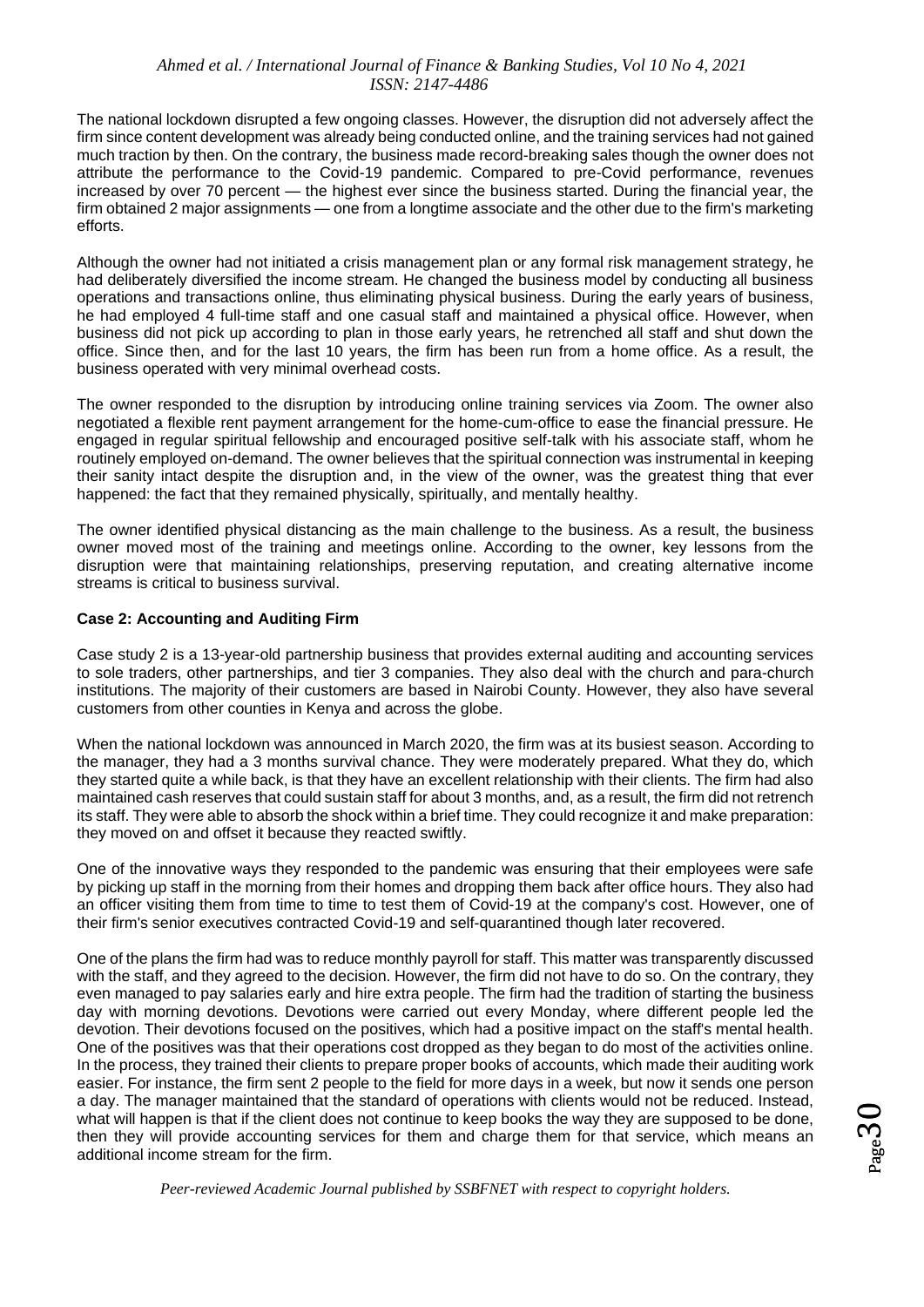The firm had 2 bank loans that it was servicing, and they had an understanding with the banks about rescheduling but did not actualize it as they were able to service loans as planned. Their greatest threat was the landlord because rent accounted for a large share of their overheads. The firm was considering moving out to a cheaper neighborhood, but the landlord persuaded them to stay at a reduced cost, cutting the rent by about 30 percent, and the remaining rent was put on a flexible payment plan. The payment schedule arrangement was temporary because cash flows were expected to improve.

On the accounts receivable front, the firm offered its debtors more relaxed settlement terms on the condition of advance deposit but maintained income acknowledgment on an accrual basis.

The firm had a slight hitch with the taxman on VAT because it had a recurring problem making payments. According to the manager, the moment the firm invoices clients, VAT becomes payable. So, they decided that they were not going to pay VAT for amounts not paid. Accordingly, they were issuing proforma invoices to their clients instead. The firm also negotiated with Kenya Revenue Authority (KRA) on previous amounts that were already due. Because of Covid-19, the firm convinced KRA to extend a grace period to engage their clients to pay first. This plan ensured that they remained compliant.

From the manager's perspective, the firm did not experience a tremendous impact from the Covid-19 crisis. The drop in income was about 20%. However, the manager attributed less than half of this reduction to Covid-disruption. The other half was due to other environmental factors. To an audit firm, this was not out of the ordinary. The firm expects that by the end of the year 2023, it shall have fully recovered.

At the time of the interview, the firm was in its low seasons. However, as other audit firms shut down, they managed to stay afloat because they inherited some clientele from the collapsing boutique audit firms. The firm was even able to gain a few significant clients as a result.

Moving forward, the manager recognized the need to invest in staff development. The staff needed to be technologically savvy to leverage on the gains. The firm is keen to retain the more significant portion of the operations virtually and only make minimal physical visits to customers. Secondly, the manager realized that there was a need for staff to be prepared psychologically by making them realize that there comes a time when business experiences shock.

Another recognition was the need to build cash reserves. According to the manager, this should be intentional and incorporated in their systems and policies to prepare more professionally and psychologically. He expressed that people should be prepared to handle change, anticipate it, and do the right things to prevent, absorb and navigate it.

The manager also reflected that it was time they involved employees in almost everything about the firm. Another thing the manager identified as a weakness was succession planning, which needed to be fasttracked. The firm had not given this much prominence. The firm needed to do proper succession planning in terms of having many employees with high qualifications. The firm had something in place, but it was not concretized and documented so that there is no guesswork in case disruption happens.

#### **Case 3: Event Service Provider**

Case 3 is an owner-managed limited company providing video and photography services for weddings and other social events. The owner also runs a subsidiary company that sells laboratory equipment. The owner has employed 3 people and several on-demand support staff.

When the pandemic struck, the video and photography business was severely affected as equipment suddenly became redundant due to a lack of business. However, the owner, who also runs a family farm that produces farm products and once had tried his hand in the timber business, long believed that one cannot rely on a single source of income. With this mindset, he deliberately diversified income streams by investing in totally different business sectors. This upfront diversification paid off. As soon as the first Covid-19 case was reported in Kenya, the owner started looking for Covid-19 prevention utilities such as facemasks, PPE, and sanitizers for supply to various institutions, including NGOs. The owner-operated under the umbrella of the laboratory equipment company, which he accorded full attention after lockdown pushed the event service sector out of business.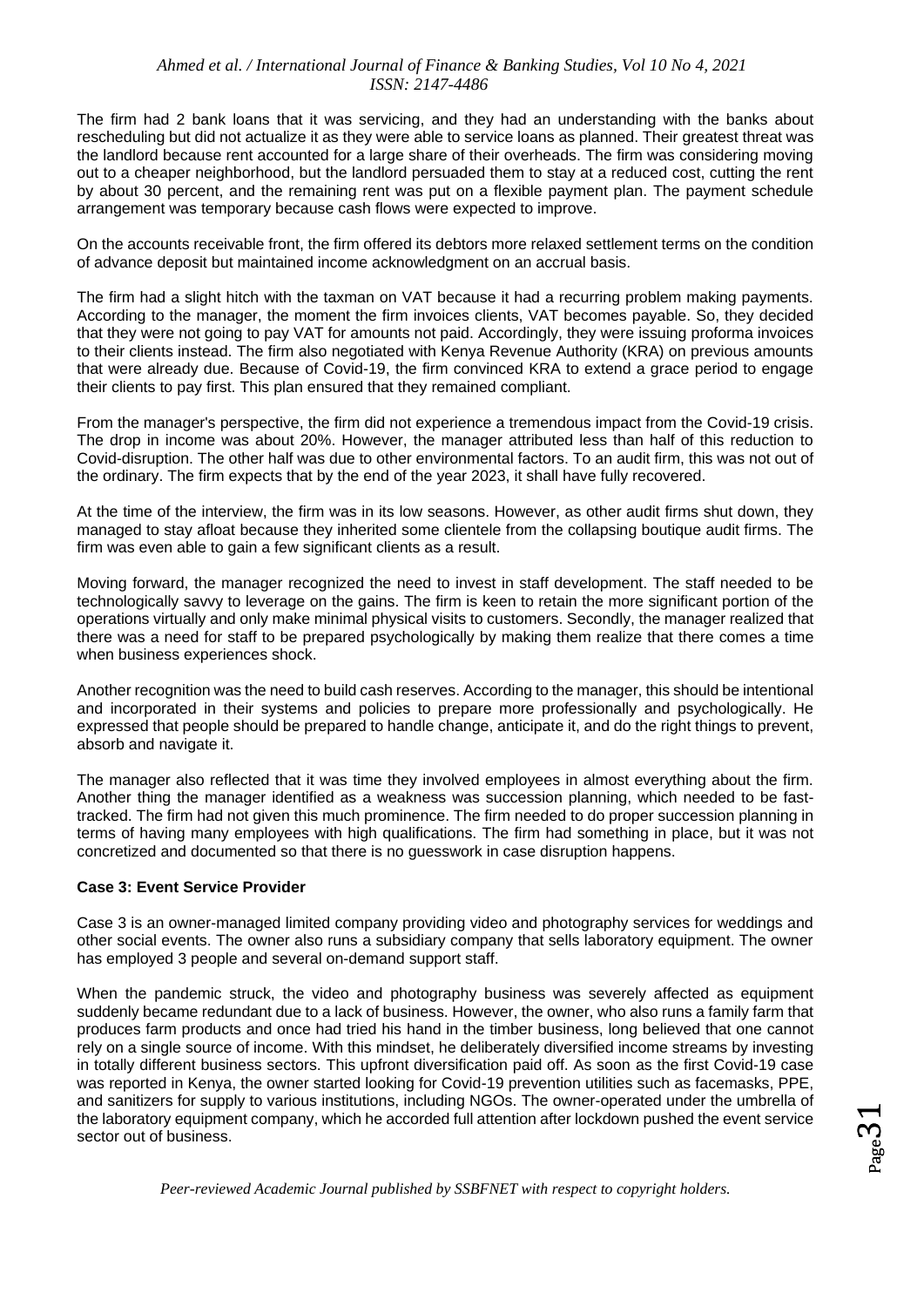Unlike the event services, the laboratory equipment services in the health sector were positively affected by the Covid-19 pandemic. The owner was not prepared for any disruption in the strict sense of the word but was grateful that he had some idle funds to exploit the pandemic's opportunities. The firm focused on what the market demanded. They used the laboratory equipment business as a vehicle to import sanitizers, face masks, and Infrared thermometers. To the owner, the pandemic was a blessing in disguise. The company made one of the highest revenues in history. Supply of these items and reselling them to mainly NGOs accounted for 70 percent of the revenues. Business income increased by 70 percent, of which 75 percent was directly attributed to the Covid-19 pandemic. One of the reasons for this success was the company's collaboration with actors in the supply chain. The firm had very cooperative suppliers in China, enabling them to supply the goods just in time to a ready market.

As the economy reopened, so did the event service business return to life. However, Covid-19's business still accounted for about 30 to 40 percent of total income. According to the owner-manager, the lab-related income has enabled them to support the event service business. The event service business had a total of 8 employees who were employed on-demand. The business paid employees per job done. This method enabled the business to keep its costs down. Moving forward, there was an increased realization about the need to set aside an emergency fund for any eventuality and to get ready always.

#### **Case 4: Passenger Service Vehicle Operator**

Case 4 is a 7-year-old, owner-managed passenger service vehicle business commonly known in Kenya as matatu. The business owned and operated 3 units of 14-seater Nissan Caravan that plied in the eastern outskirts of the Nairobi metropolitan. The assets were financed by a loan obtained from a Savings and Credit Cooperative Society (SACCO) in which the owner was a member.

When the Government of Kenya announced national lockdown in March 2020, the business was experiencing a cash crunch as all income was going into loan repayment. Apart from a daily allocation put aside for vehicle service and maintenance, the firm had not anticipated disruption of such magnitude, nor did it have any proper crisis management plan in place. The disruption negatively impacted income. The business recorded a severe dip in incoming cash flow: revenue dropped by over 70 percent as the vehicles suddenly started operating below capacity.

The firm had employed 7 workers, including 3 drivers, 3 conductors, and one maintenance personnel. All were paid per day. The owner immediately called a meeting with staff to agree together on the way forward. The firm focused on expense reduction. The employees agreed to take a pay cut to sustain themselves under the circumstances. The firm also examined every other expense and stopped those that it could. The firm also negotiated a grace period of principal loan repayment with the SACCO. The manager expressed that if they did not immediately take these measures, the firm would not have survived for even a month.

To support revenue, the firm removed the seats from one Caravan and began supplying oranges into Nairobi. This move bridged the income gap. However, this was a temporary stop-gap measure, which the firm stopped once the economy reopened and the lockdown was lifted.

According to the manager, the business has since recovered to a large extent. However, the cost of doing business increased due to Covid-19 prevention measures required by the government to purchase thermometers and sanitizers. Salaries were nevertheless restored to the original amount. Moving forward, the critical lesson from the disruption, according to the owner-manager, was that savings are very critical. The firm plans to create financial slack that is adequate to keep the company going for at least 3 months as a mitigation measure in the future. The firm also recognized the importance of diversifying income streams, though there were no immediate concrete plans.

#### **Case 5: Restaurant & Catering**

Case 5 is a medium-sized restaurants chain employing 70 full-time staff and at least 30 casuals. It operates 9 outlets, including 4 in Nairobi Central Business District (CBD). Most of the restaurant's branches are located within college campuses, with 2 in Nairobi City center and western Kenya. Although walk-in patrons represent the main clientele base, the business also provided outside catering services to various organizations and events since their presence within university campuses strategically positioned them to cater for many events on the college grounds, particularly during weekends. Besides, some colleges also provide accommodation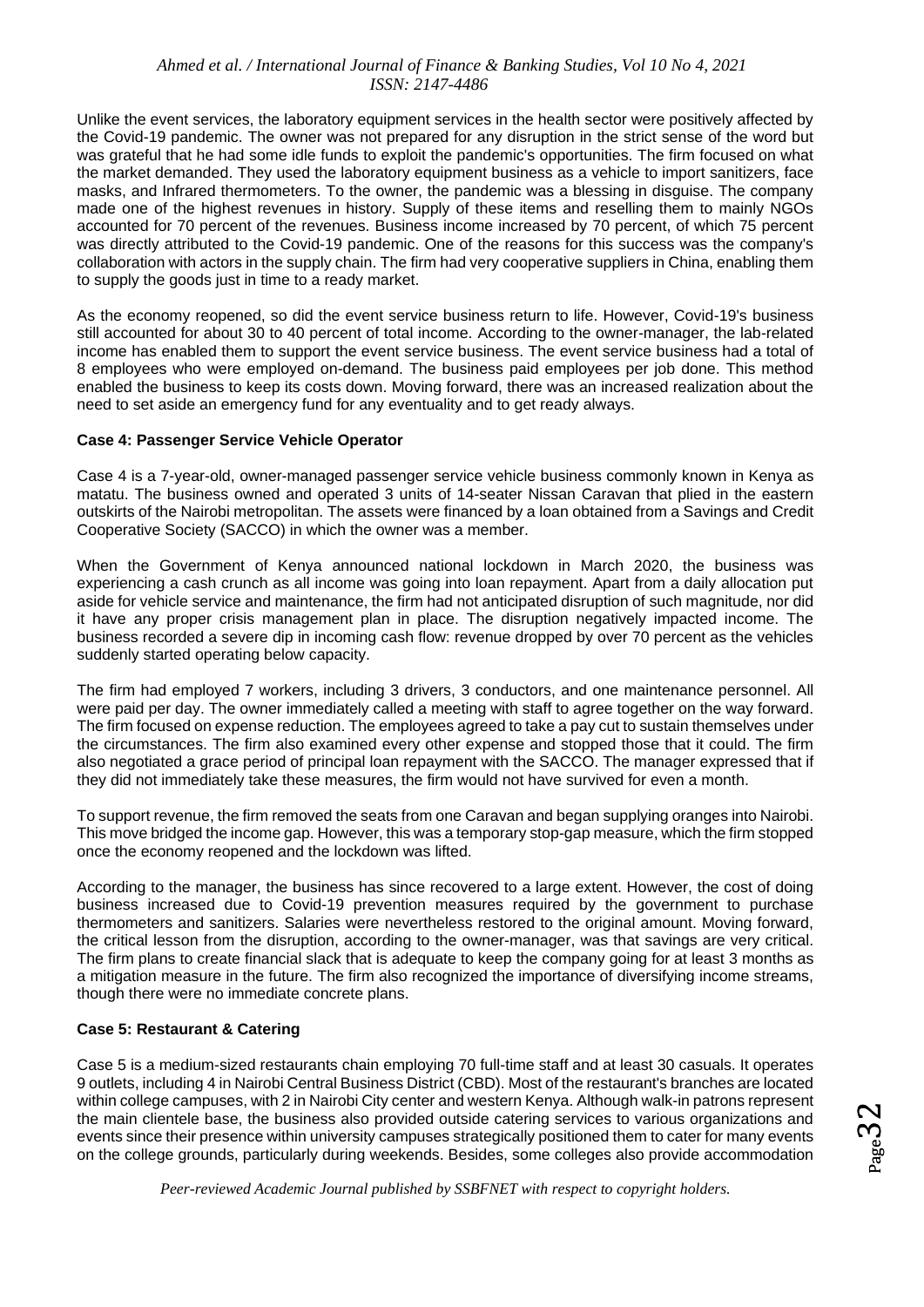services for international guests during significant functions such as graduation ceremonies. The owner also operated a private hospital as a subsidiary business and a wholesale outlet in one of the cities.

The business was severely hit by the government's directive to shut down all learning institutions. Two of the restaurants that operated within university campuses entirely shut down, while the remaining operated below capacity. The company had an inventory of raw food that it had to evacuate for use in the private hospital when Covid-19 forced all education institutions to shut down. However, one hospital staff contracted Covid-19, and all the staff members were subsequently quarantined, and the hospital closed in consequence. As the pandemic continues, the firm experiences an increase in the cost of raw materials but could not equally increase the price of food due to existing contractual arrangements.

The firm responded to the disruption by proposing between 10% and 20% reduction in staff payroll, losing 10 of its employees who could not cope with salary reduction. The rest were ordered to work in shifts on a pay-per-shift basis.

The pandemic was a challenge to some of the firm's staff because they were caught unprepared, but the firm attempted to ease the impact on staff. To help employees cope with the pandemic, the owner paid all salary arrears, offered salary advances, and issued shopping vouchers for selected dedicated staff members. As Covid-19 continued, the owner sent a monthly cash relief to the employee made redundant, while those retained worked on low pay. Additionally, some staff members were redeployed to the wholesale business. The firm negotiated an overdraft facility to meet urgent cash flow requirements.

#### **Case 6: Primary School**

Case 6 is a 21-year-old private academy that admits pupils from preschool to primary education. The academy is run as a nonprofit enterprise under a church umbrella. Unlike a typical private enterprise, the academy is governed by a deacon board, and proceeds support the church's overarching mission. The headteacher oversees the school's day-to-day operations, supported by 35 academic and administrative staff. The deacon board provides regular oversight to the overall financial governance of the academy.

The academy had no crisis management plan, although it had put together many risk management strategies. Over the years, the academy built its cash reserve for other reasons and carefully managed its assets and cash flow. The shutdown of learning institutions brought about mixed tidings for the academy. Revenue dropped by over 50 percent, attributable mainly to the closure of schools for 2 terms during which the academy did not earn tuition-fee income.

To manage the adverse impact of Covid-19 and ensure business continuity, the academy took several measures, including investing in I.T. During the school closure. The academy started online learning programs. It charges a minimal fee that is paid directly to academic staff for basic livelihood sustenance. This measure enabled the academy to retain employees and remain in operation. Additionally, the academy reduced staff salaries and negotiated flexible credit terms with creditors to manage overall business expenses. It also obtained additional financial support from the parent organization to partially cover its funding requirements. As a religious-based academy, spiritual support and morning prayers proved critical to maintaining its staff morale during the pandemic.

With the reopening of schools, enrollment increased by 50 students from 650 to 700. The increase in enrollment was attributed primarily to the closure of other private schools. Although revenue had severely dipped by more than 50 percent in 2020, the academy projected a record increase in revenue from 35 million shillings before Covid-19 to 46 million shillings by 2021 year-end.

Moving into the future, the academy identified implementing the Competency-Based Curriculum (CBC) program as one of its challenges due to investment requirements in new infrastructure for the junior secondary school part. The academy will continue to build its cash reserve to ensure it has enough financial muscle to respond to future issues. It also intends to maintain a conservative investment strategy. Management recognized that the business environment could be very messy and, therefore, being continuously alert was identified as critical to remaining resilient.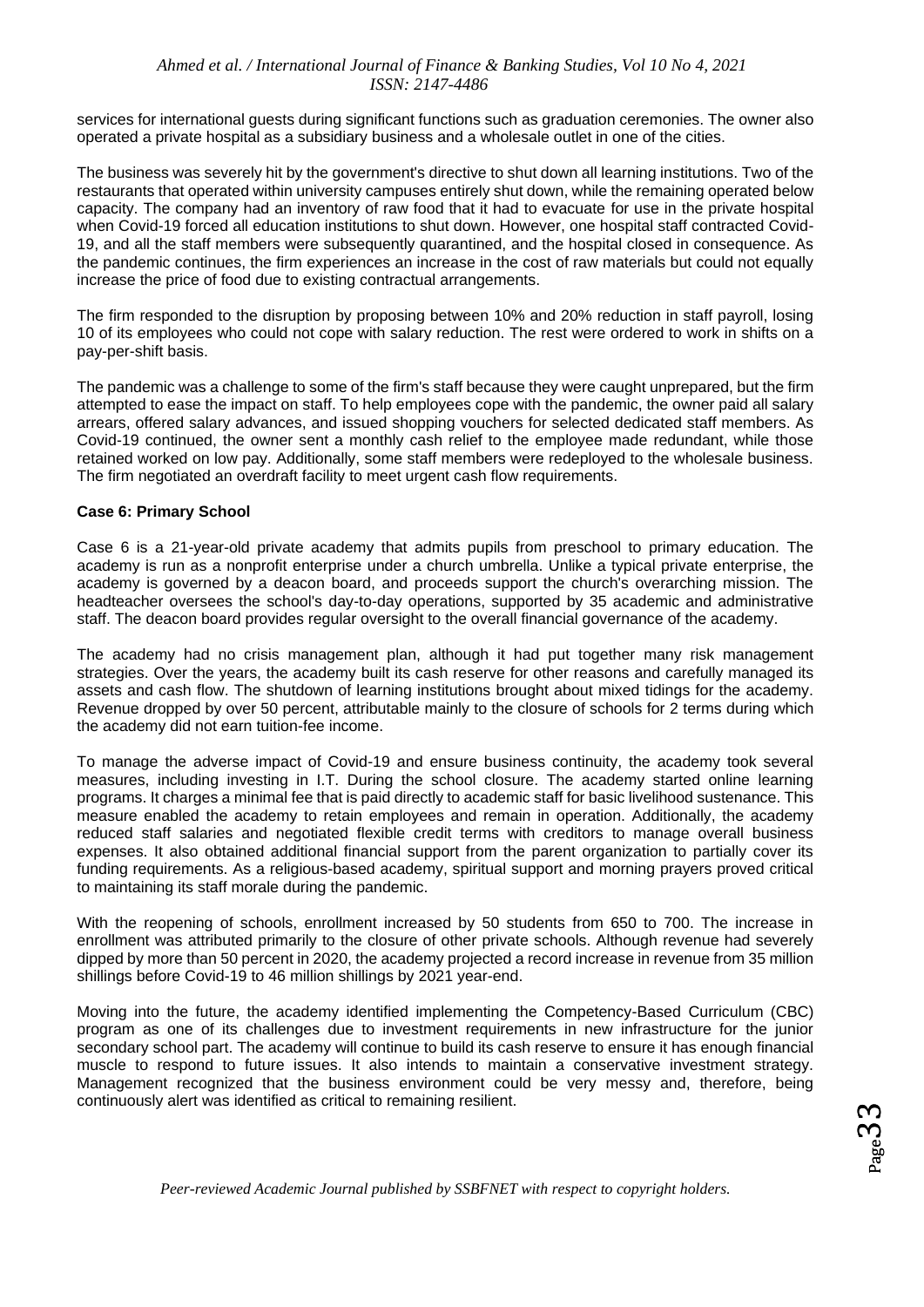### **Discussion**

Operational disruption emerged as a cross-cutting factor in all the case studies. The Covid-19 pandemic disrupted all the SMEs' operations to various extents, but each firm had a unique experience with Covid-19. Half of the case study firms were severely disrupted due to their business nature and services offered, particularly physical services. For instance, a video and photography firm was rendered out of business due to a ban on physical gathering. The passenger service provider operated significantly below capacity as most commuters worked from home, and the restaurants became redundant due to the shutdown of schools that formed their main clientele base. The other 3 firms that survived the disruption were in sectors that did not necessarily require physical presence. These firms offered services that could be remotely managed. The least affected firm was already operating from home long before the pandemic, essentially rendering the associated operational disruptions irrelevant for it.

Contrary to expectations, the economic impact of the Covid-19 disruption was insignificant to most of the cases. The income of half of the cases was not adversely affected, and the ones affected were on the path to recovery within the year. Two firms posted historically high revenues, although only one firm attributed increased revenue to the pandemic. The second firm attributed its high revenues to its marketing efforts and business model. This finding aligns with Bourletidis and Triantafyllopoulos (2014), who observed that some firms record positive results and thrive in disruption. One of the not adversely affected did not realize positive revenues but promptly instituted mitigate measures that cushioned it from revenue disruption. The most negatively affected SME saw its revenue decline by more than 70 percent due to its business nature being a commuter service provider. Of the other 2 adversely affected though not as severely, one offered services that could be remotely provided while the other operated subsidiary businesses that provided essential services.

The firms are classified into 3 resilience categories and ranked from the most resilient to the least. From the most resilient to the least resilient, the 3 categories are prospering, maintaining, and recovering firms. Prospering firms are those that recorded incremental revenue post-Covid. Maintaining firms are firms that did not experience any form of performance deviation. In contrast, recovering firms have experienced severe disruption in operations and income but have either since restored normalcy or are on the path to recovery. The 6 salient resilience themes that emerged from the data are pre-Covid diversification, slack finance, collaboration, self-reinvention, positive psychology, and technology leverage. Table 2 shows that all firms adopted at least 4 of the 6 resilience drivers.

Collaboration strategy figured as a typical resilience driver for all firms. This finding is in line with Alves et al.'s (2021) insight that firms resort to stakeholder support through reviving and maintaining positive relations with employees, suppliers, landlords, government, and creditors during a crisis. For instance, collaboration with employees guarantees human resource support and maintains business continuity. Collaboration is considered a win-win strategy in situations of distress, and, in this specific case, the firms managed through collaboration to manage overhead expenses while employees retained their jobs. Collaboration with the other stakeholders, such as creditors, yielded flexible payment terms and credit availability that eased cash flow pressure. Collaboration with suppliers led to a faster turnaround time that reduced time-to-market. These findings are corroborated by Zutshi et al. (2021), who identified collaboration as a critical risk mitigation strategy for SMEs during the Covid-19 pandemic.

The self-reinvention strategy was the second most ideal strategy for SMEs included in the study, as it was adopted by 5 out of 6 firms. The most prosperous firm capitalized on the pandemic to generate revenues. The public service vehicle operator restructured its asset by reconfiguring the passenger vehicle into a pickup truck. Asset reconfiguration for secondary utilization is a core resource orchestration strategy applied by several companies during harsh times. For instance, Albers and Rundshagen (2020) note that several airline companies in Europe have resorted to reconfiguring part of their passenger fleet into cargo to capitalize on increased cargo global cargo traffic. It is widely believed that asset reconfiguration, particularly in the aviation industry, is one of the core competitive strengths of the industry and a potential path to full recovery (Czerny et al., 2021; Dube et al., 2021). Some firms quickly built their online competencies and reinvented themselves into online service providers.

The slack financial buildup was another favored strategy adopted by 4 out of 6 firms in the sample. Some firms implemented a pay-per-service plan for their staff and suppliers, while others took prior deliberate actions to build their cash reserves to cushion their operations in times of distress. These firms could absorb  $24$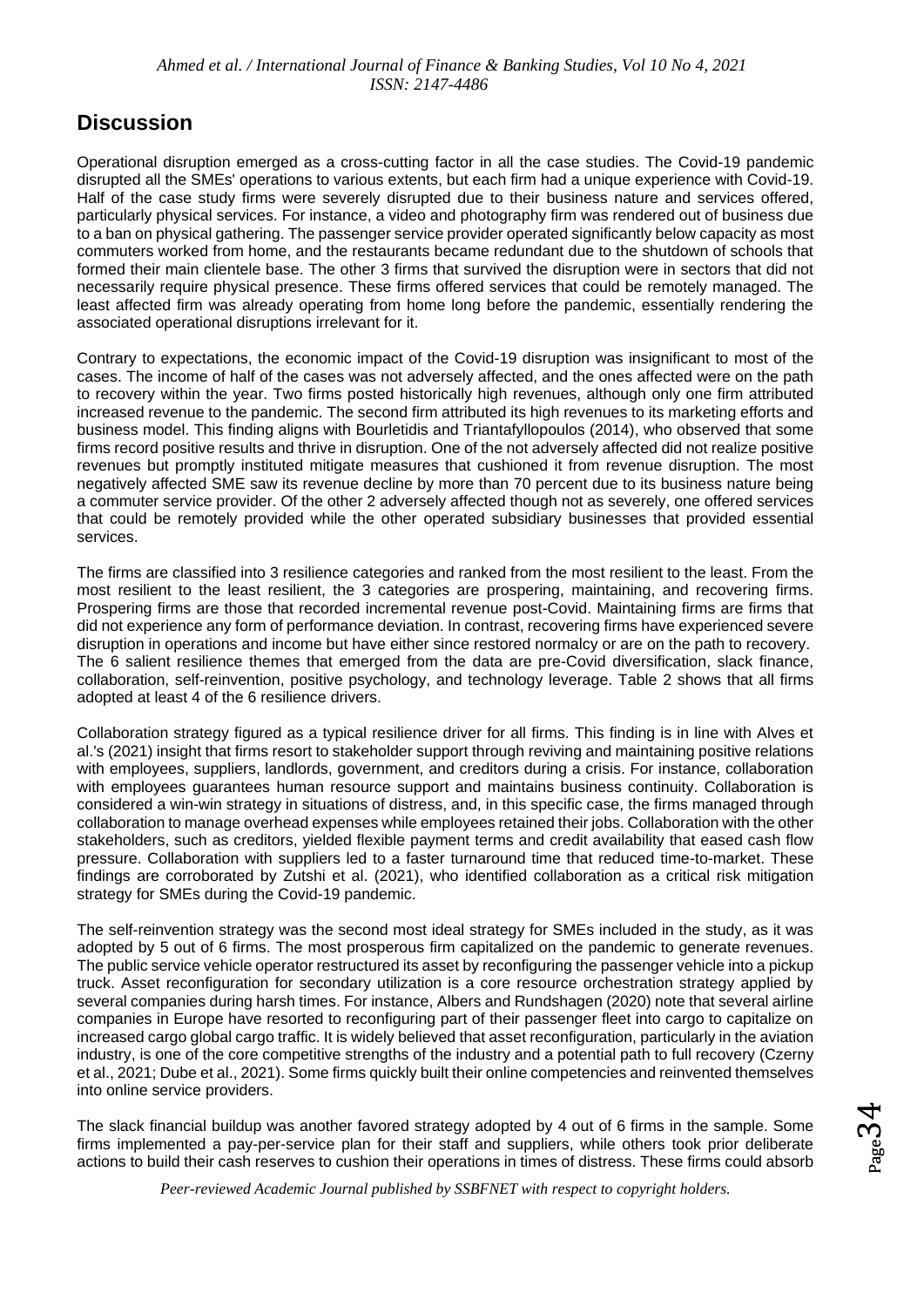the initial financial shock while taking their time to develop alternative revenue-generating strategies. This finding aligns well with Omar et al.'s (2020) study of SMEs' survival strategies in Malaysia in the post-Covid era.

Leverage on technology was another strategy applied by 4 SMEs through horizontal growth into new businesses. Venture into new lines of business requires significant investment outlays and takes time to mature. However, companies with diversified know-how could easily venture into unchartered ventures. Three of the study sample SMES had strategically done so as a risk management measure before Covid-19, while one was forced into diversification. The finding affirms Alves et al.'s (2021) qualitative analysis of SMEs in Macau, China, in the wake of the Covid-19 pandemic, which found that diversification was a key resilience driver. Other firms leveraged ICT by building their competencies and capacities in the online space. As a result, these firms successfully defended their market share by attracting more customers.

Some firms adopted positive psychology, emotional reconnection, and spiritual bonding. The spiritual reconnection was not considered a distinct strategy as it was implemented with other core strategies. Positive psychology was achieved through regular staff fellowships, during which staff encouraged and prayed with each other. The SMEs' focus on the brighter side of life potentially relieved Covid-19 anxieties, thereby preserving the sanity needed to concentrate on the job. This finding agrees with Islam et al. (2020), who studied the performance of SMEs in Kazakhstan during the critical period of Covid-19 and found that psychological capital was instrumental to continued performance and sustainability despite Covid-19 disruptions.

|                          | Case1 | Case2   | Case3 | Case4 | Case5 | Case6   |
|--------------------------|-------|---------|-------|-------|-------|---------|
| <b>Diversification</b>   | X     |         |       |       |       |         |
| Slack finance            |       |         |       |       |       |         |
| Collaboration            | X     |         |       |       |       |         |
| Self-reinvention         |       |         |       |       |       |         |
| Positive psychology      | Χ     |         |       |       |       |         |
| Tech leverage            |       |         |       |       |       |         |
| Pay-per job              |       |         |       |       |       |         |
| <b>Resilience Score</b>  | 6     | 5       | 6     |       |       | 5       |
| <b>Resilience Metric</b> | High  | Average | High  | Low   | Low   | Average |

**Table 3:** Taxonomy of SME Resilience Drivers

The above discussion and findings compare with previous research on SMEs' resilience in comparable contexts.

First, the study found that some firms posted historically high revenues, although only one firm attributed increased revenue to the pandemic. The second firm attributed its high revenues to its marketing efforts and business model. This finding aligns with Bourletidis and Triantafyllopoulos (2014), who observed that some firms record positive results and thrive in disruption.

Second, the collaboration strategy employed by some firms conforms with the findings of Alves et al.'s (2021) insight that firms resort to stakeholder support through reviving and maintaining positive relations with employees, suppliers, landlords, Government, and creditors during a crisis. Collaboration strategy has also been identified by Zutshi et al. (2021), who identified collaboration as a critical risk mitigation strategy for SMEs during the Covid-19 pandemic.

Third, asset reconfiguration for secondary utilization as a core resource orchestration strategy was corroborated by Albers and Rundshagen (2020). They noted that several airline companies in Europe have resorted to reconfiguring part of their passenger fleet into cargo to capitalize on increased global cargo traffic. However, it might be argued that, while airliners do not necessarily SMEs, the concept of asset reconfiguration still applies, albeit at a varying scale for SMEs compared with the airline industry.

Fourth, self-reinvention through increased investment in inherent competencies and strengths such as increasing technical capacities for online service delivery was affirmed by Islam et al. (2021) notion of selfreinvention, suggesting that self-reinvention is a crucial survival strategy for SMEs during a crisis.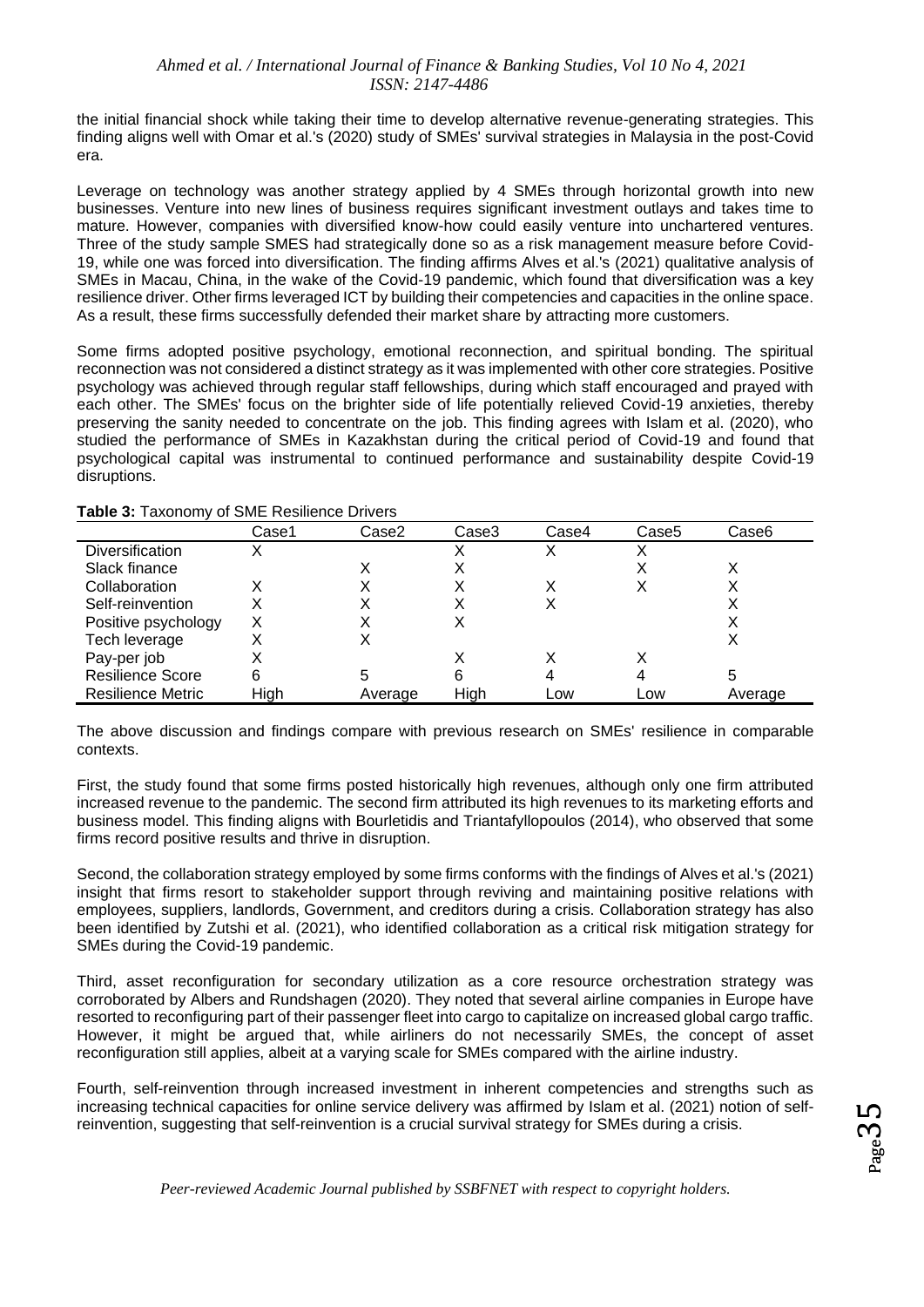Fifth, slack finance buildup as a strategy to prolong firm survival during crisis confirms with findings by Omar et al. (2020), who suggested that some Malaysian SMEs survived the Covid-19 sweep because of financial slack they built before the crisis.

Finally, positive psychology as a resilience driver conforms with the insights advanced by Islam et al. (2020), who studied the performance of SMEs in Kazakhstan during the critical period of Covid-19 and found that psychological capital was instrumental to continued performance and sustainability despite Covid-19 disruptions.

### **Conclusion**

This study has provided a taxonomy of resilience drivers that characterize non-essential service SMEs in Kenya. The resilience drivers identified in this research through thematic analysis are strategic diversification, slack finance, stakeholder collaboration, self-reinvention, positive psychology, technology leverage, and payper-job. The study found that the more these drivers are deployed in combination, the higher the resilience of non-essential service sector SMEs. It was also evident that prospering firms manifested specific resilience drivers that were not common to most SMEs. These unique drivers are strategic diversification, selfreinvention, positive psychology, and the pay-per-service employment model. These strategies constitute differentiating resilience factors of non-essential service sector SMEs and, therefore, warrant greater attention.

Irrespective of the business sector, stakeholder collaboration is core to non-essential service sector SME resilience at every level of the resilience hierarchy. Relationship management and trust-building are central in stakeholder collaboration. Study results suggest that these should be integrated into the firm's operational culture and cultivated sustainably, not as a one-off experience. The results emanating from the thematic analysis also suggest that self-reinvention is a crucial success factor for SMEs to sustain operations during challenging times. However, self-reinvention requires pre-crisis preparedness, environmental alertness, vigilance, and a risk-taking culture within the organization. Successful self-reinvention also requires decisiveness, swiftness, agility, and a propensity for improvising and organizational learning on the go.

The study also reveals that positive psychology emerges as more critical to success than financial slack. This finding means that psychological capital is a key resilient driver in the non-essential service SME sector. Slack finance is considered a necessary but not sufficient condition for business sustainability. Similarly, ICT leverage is a sector-specific resilience driver relevant only to the knowledge service sector such as education, publishing, and professional service sectors. It is nonetheless a dynamic resource that facilitates selfreinvention and organizational learning. By extension, it is noteworthy that sectors that necessitate investment in static resources like fixed assets were less resilient than sectors dependent on dynamic resources.

In retrospect, this study has contributed to the knowledge of resilience drivers relevant to non-essential service SMEs in Kenya. However, the article has limitations that present grounds for further research inquiry. One of the most important revelations in this study is the concept of psychological capital and its salience for SME resilience. The present study has not explored this in greater depth. Thus, it would be interesting to advance research in this area with specific reference to the business case for its deployment in the enterprise world. Another limitation is that the research participants were drawn from the researchers' social networks. Therefore, this study may be replicated and enhanced by generating probabilistic samples using quantitative methods.

Furthermore, the research context bears an inherent limitation in that the Covid-19 pandemic is still in full force and, therefore, complete visualization of organizational resilience may not be attained now. This limitation is because resilience incorporates a full round of analysis that comprises firm status pre-crisis, during a crisis and post-crisis. The final leg of the Covid-resilience trajectory has not yet been materialized by this time.

Finally, the limited scope of this research did not allow for a full-spectrum application of the qualitative methodology since the case study approach has inherent limitations that have been further compounded by the level of in-depth analysis carried out in this paper. The researcher is aware of these limitations. Therefore, this paper recommends that future research include wider-spectrum industry analysis, research context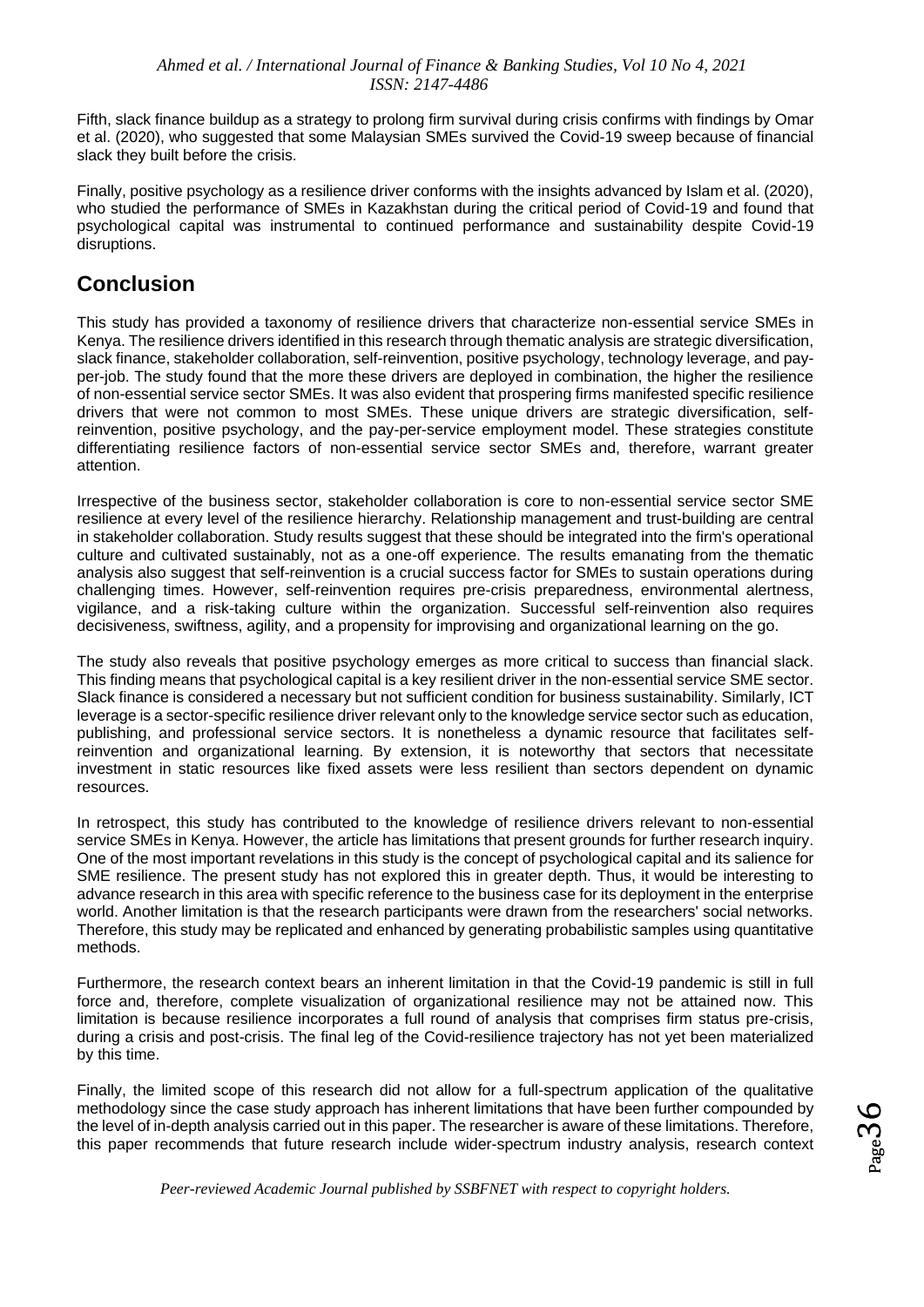expansion beyond Kenya, consideration of a longitudinal dimension, and introduction of mixed-methods design.

### **References**

- Affa, A. S., Wibowo, M. G., & Berakon, I. (2020). Resilience ability and small and medium enterprise (SME) survival rate in the middle of business environmental fluctuation. Journal of Islamic Economics Management and Business, 2(1), 1-30.
- Albers, S., & Rundshagen, V. (2020). European airlines′ strategic responses to the COVID-19 pandemic (January-May, 2020). Journal of Air Transport Management, 87, 101863. https://doi.org/https://doi.org/10.1016/j.jairtraman.2020.101863
- Alberti, F. G., Ferrario, S., & Pizzurno, E. (2018). Resilience: resources and strategies of SMEs in a new theoretical framework. International journal of learning and intellectual capital, 15(2), 165-188. https://doi.org/https://doi.org/10.1504/ijlic.2018.10010129
- Aluga, M. A. (2020). Coronavirus Disease 2019 (COVID-19) in Kenya: Preparedness, response and transmissibility. Journal of Microbiology, Immunology and Infection, 53(5), 671-673. https://doi.org/https://doi.org/10.1016/j.jmii.2020.04.011
- Alves, J. C., Lok, T. C., Luo, Y., & Hao, W. (2020). Crisis management for small business during the COVID-19 outbreak: Survival, resilience and renewal strategies of firms in Macau. https://doi.org/https://doi.org/10.21203/rs.3.rs-34541/v1
- Arrighetti, A., Landini, F., & Bartoloni, E. (2018). Firm survival during economic downturns: is selecton based on cleansing or skill accumulation?
- Bao, G., Zhang, W., Xiao, Z., & Hine, D. (2020). Slack resources and growth performance: The mediating roles of product and process innovation capabilities. Asian Journal of Technology Innovation, 28(1), 60- 76. https://doi.org/https://doi.org/10.1080/19761597.2019.1700383
- Berseck, N. (2018). Resource Orchestration as Source of Competitive Advantage of Cities–Empirical Studies of Business Improvement Districts in New York City and the City of Hamburg. Technische Universitaet Berlin (Germany).
- Bourletidis, K., & Triantafyllopoulos, Y. (2014). SMEs survival in time of crisis: strategies, tactics and commercial success stories. Procedia-Social and Behavioral Sciences, 148, 639-644. https://doi.org/https://doi.org/10.1016/j.sbspro.2014.07.092
- Branco, J. M., Ferreira, F. A., Meidutė‐Kavaliauskienė, I., Banaitis, A., & Falcão, P. F. (2019). Analysing determinants of small and medium‐sized enterprise resilience using fuzzy cognitive mapping. Journal of Multi‐Criteria Decision Analysis, 26(5-6), 252-264. https://doi.org/https://doi.org/10.1002/mcda.1662
- Branicki, L. J., Sullivan-Taylor, B., & Livschitz, S. R. (2017). How entrepreneurial resilience generates resilient SMEs. International Journal of Entrepreneurial Behavior & Research. https://doi.org/https://doi.org/10.1108/ijebr-11-2016-0396
- Campos, K. (2015). Dimensions of business resilience in the context of post-disaster recovery in Davao City, Philippines. Society of Interdisciplinary Business Research Conference (2015), Review Integrated Business Research (RIBER),
- Chen, R., Xie, Y., & Liu, Y. (2021). Defining, Conceptualizing, and Measuring Organizational Resilience: A Multiple Case Study. Sustainability, 13(5), 2517.
- Chowdhury, M. S., Ahmmed, F., & Hossain, I. (2020). Methodological dilemma in microfinance research: Applicability of a qualitative case study design. The Qualitative Report, 25(2), 271-290. https://doi.org/https://doi.org/10.46743/2160-3715/2020.3962
- Czerny, A. I., Fu, X., Lei, Z., & Oum, T. H. (2021). Post pandemic aviation market recovery: Experience and lessons from China. Journal of Air Transport Management, 90, 101971. https://doi.org/https://doi.org/10.1016/j.jairtraman.2020.101971
- Dijk, M. (2020). How entrepreneur resilience impacts the utilization of innovation in dealing with adversities like the COVID-19 pandemic in the restaurant industry in the Netherlands University of Twente].
- Dolmans, S. A., van Burg, E., Reymen, I. M., & Romme, A. G. L. (2014). Dynamics of resource slack and constraints: Resource positions in action. Organization Studies, 35(4), 511-549.
- Dube, K., Nhamo, G., & Chikodzi, D. (2021). COVID-19 pandemic and prospects for recovery of the global aviation industry. Journal of Air Transport Management, 92, 102022. https://doi.org/https://doi.org/10.1016/j.jairtraman.2021.102022
- Dyduch, W., Chudziński, P., Cyfert, S., & Zastempowski, M. (2021). Dynamic capabilities, value creation and value capture: Evidence from SMEs under Covid-19 lockdown in Poland. Plos one, 16(6), e0252423. https://doi.org/https://doi.org/10.1371/journal.pone.0252423
- *Peer-reviewed Academic Journal published by SSBFNET with respect to copyright holders.* Ebneyamini, S., & Sadeghi Moghadam, M. R. (2018). Toward developing a framework for conducting case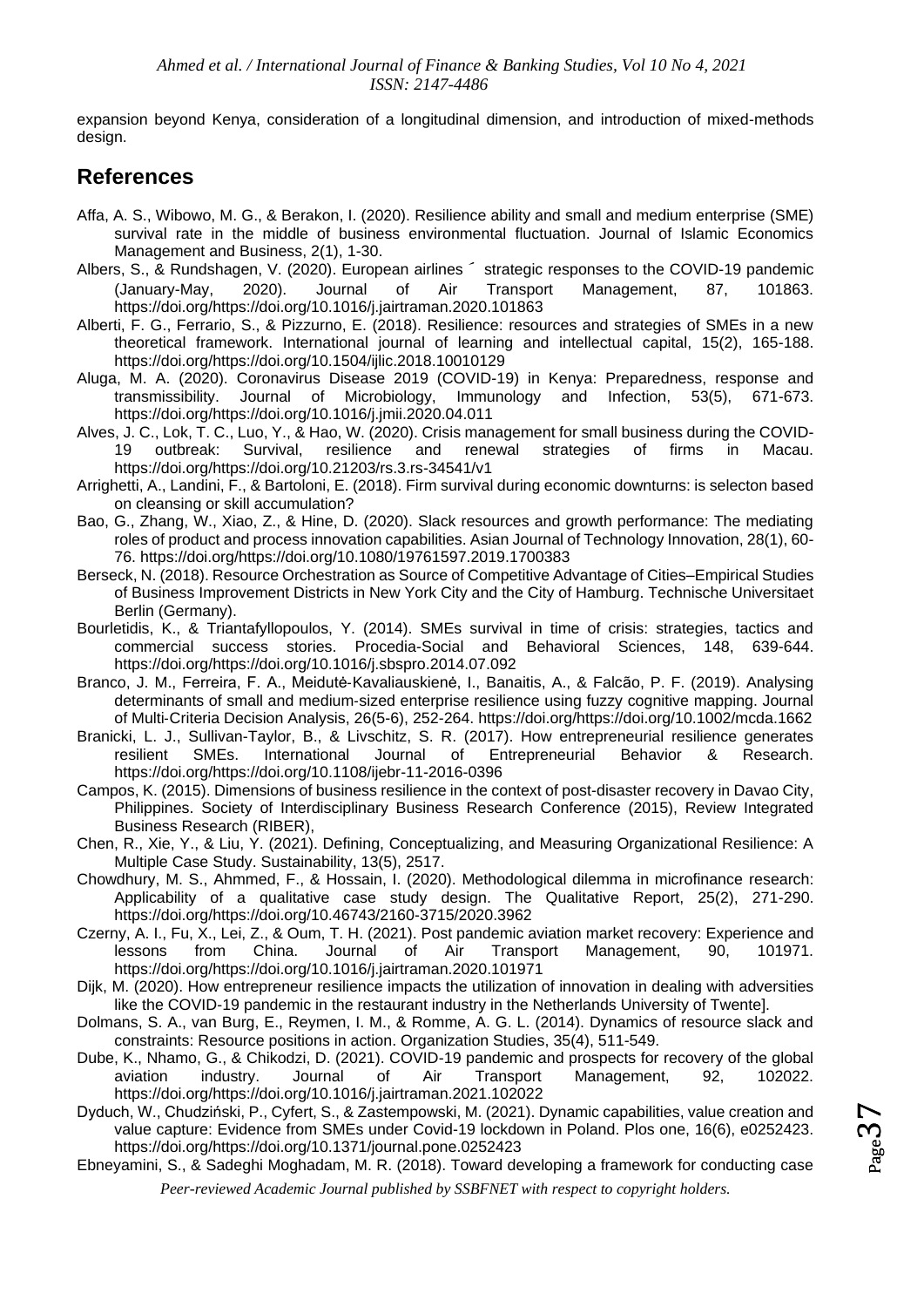study research. International journal of qualitative methods, 17(1), 1609406918817954. https://doi.org/https://doi.org/10.1177/1609406918817954

- Elliott, V. (2018). Thinking about the coding process in qualitative data analysis. The Qualitative Report, 23(11), 2850-2861. https://doi.org/https://doi.org/10.46743/2160-3715/2018.3560
- Furnival, J., Boaden, R., & Walshe, K. (2019). A dynamic capabilities view of improvement capability. Journal of Health Organization and Management. https://doi.org/https://doi.org/10.1108/jhom-11-2018-0342
- Gupta, R. (2019). Entrepreneurship orientation (EO), resources, and small firm growth: Evidence from India. International Journal of Business and Economics, 18(1), 41-58.
- Hillmann, J., & Guenther, E. (2021). Organizational resilience: a valuable construct for management research? International Journal of Management Reviews, 23(1), 7-44. https://doi.org/https://doi.org/10.1111/ijmr.12239
- Islam, A., Jerin, I., Hafiz, N., Nimfa, D. T., & Wahab, S. A. (2021). Configuring a blueprint for Malaysian SMEs to survive through the COVID-19 crisis: The reinforcement of Quadruple Helix Innovation Model. Journal of Entrepreneurship, Business and Economics, 9(1), 32-81.
- Islam, D. M. Z., Khalid, N., Rayeva, E., & Ahmed, U. (2020). COVID-19 and Financial Performance of SMEs: Examining the Nexus of Entrepreneurial Self-Efficacy, Entrepreneurial Resilience and Innovative Work Behavior. Revista Argentina de Clínica Psicológica, 29(3), 587.
- Kantur, D. (2015). Measuring Organizational Resilience: A Scale Development. Pressacademia, 4(3), 456- 456. https://doi.org/https://doi.org/10.17261/pressacademia.2015313066
- Kenya National Bureau of Statistics (2016). The 2016 National Micro, Small and Medium Establishment (MSME) Survey: Highlights of Basic Report. Retrieved on August 25, 2021 from https://www.undp.org.
- Lu, Y., Wu, J., Peng, J., & Lu, L. (2020). The perceived impact of the Covid-19 epidemic: evidence from a sample of 4807 SMEs in Sichuan Province, China. Environmental Hazards, 19(4), 323-340. https://doi.org/https://doi.org/10.1080/17477891.2020.1763902
- Masago, M. O., Okombo, M. O., Alice, S., Reuben, K. G., Chaka, B., Godrick, B., & Joshua, O. K. (2020). Effects of COVID-19 Pandemic on Small & Middle-Income Economies (SMEs) in Developing Nations: A Case Study of Narok Town, Kenya. https://doi.org/https://doi.org/10.29333/djfm/9301
- Mbae, N. (2020). COVID-19 in Kenya. Electronic Journal of General Medicine, 17(6). https://doi.org/https://doi.org/10.29333/ejgm/7896
- Ministry of Industrialization, Trade and Enterprise Development (2012). Micro and Small Enterprise Act, 2012. Retrieved on September 4, 2021, from https://www.industrialization.go.ke/index.php/policies/99.
- Nguyen, P. V., Huynh, H. T. N., Trieu, H. D. X., & Tran, K. T. (2019). Internationalization, strategic slack resources, and firm performance: The case study of Vietnamese enterprises. Journal of Risk and Financial Management, 12(3), 144. https://doi.org/ https://doi.org/10.3390/jrfm12030144
- Noor, F. A. (2020). Effect of covid-19 on loan repayment of small businesses in kenya: A case study of eastleigh business community. European Journal of Business and Strategic Management, 5(2), 1-14. https://doi.org/https://doi.org/10.47604/ejbsm.1122
- Nowell, L. S., Norris, J. M., White, D. E., & Moules, N. J. (2017). Thematic analysis: Striving to meet the trustworthiness criteria. International journal of qualitative methods, 16(1), 1609406917733847. https://doi.org/https://doi.org/10.1177/1609406917733847
- Nyamboga, T. O., & Ali, H. A. (2021). Influence of covid-19 on performance of small and micro enterprises in kenya: A case of kenya women finance trust in garissa township sub county, kenya. https://doi.org/https://doi.org/10.17576/geo-2020-1602-11
- Omar, A. R. C., Ishak, S., & Jusoh, M. A. (2020). The impact of Covid-19 Movement Control Order on SMEs' businesses and survival strategies. Geografia-Malaysian Journal of Society and Space, 16(2).
- Peuscher, D. (2016). The resource orchestration theory as contributor to supply chain management: An assessment on its applicability University of Twente].
- Radović-Marković, M., Shoaib Farooq, M., & Marković, D. (2017). Strengthening the resilience of small and medium-sized enterprises. Review of applied socio-economic research, 345-356.
- Ridder, H.-G. (2017). The theory contribution of case study research designs. Business Research, 10(2), 281-305. https://doi.org/https://doi.org/10.1007/s40685-017-0045-z
- Saad, M. H., Hagelaar, G., Van der Velde, G., & Omta, S. (2021). Conceptualization of SMEs' business resilience: A systematic literature review. Cogent Business & Management, 8(1), 1938347. https://doi.org/https://doi.org/10.1080/23311975.2021.1938347
- Starman, A. B. (2013). The case study as a type of qualitative research. Journal of Contemporary Educational Studies/Sodobna Pedagogika, 64(1).
- Suleiman, M. A. (2020). Assessing the Economic Security Impacts of Covid-19 Pandemic: Key Responses and Challenges in Kenya University of Nairobi].
- Sun, T., Zhang, W.-W., Dinca, M. S., & Raza, M. (2021). Determining the impact of Covid-19 on the business